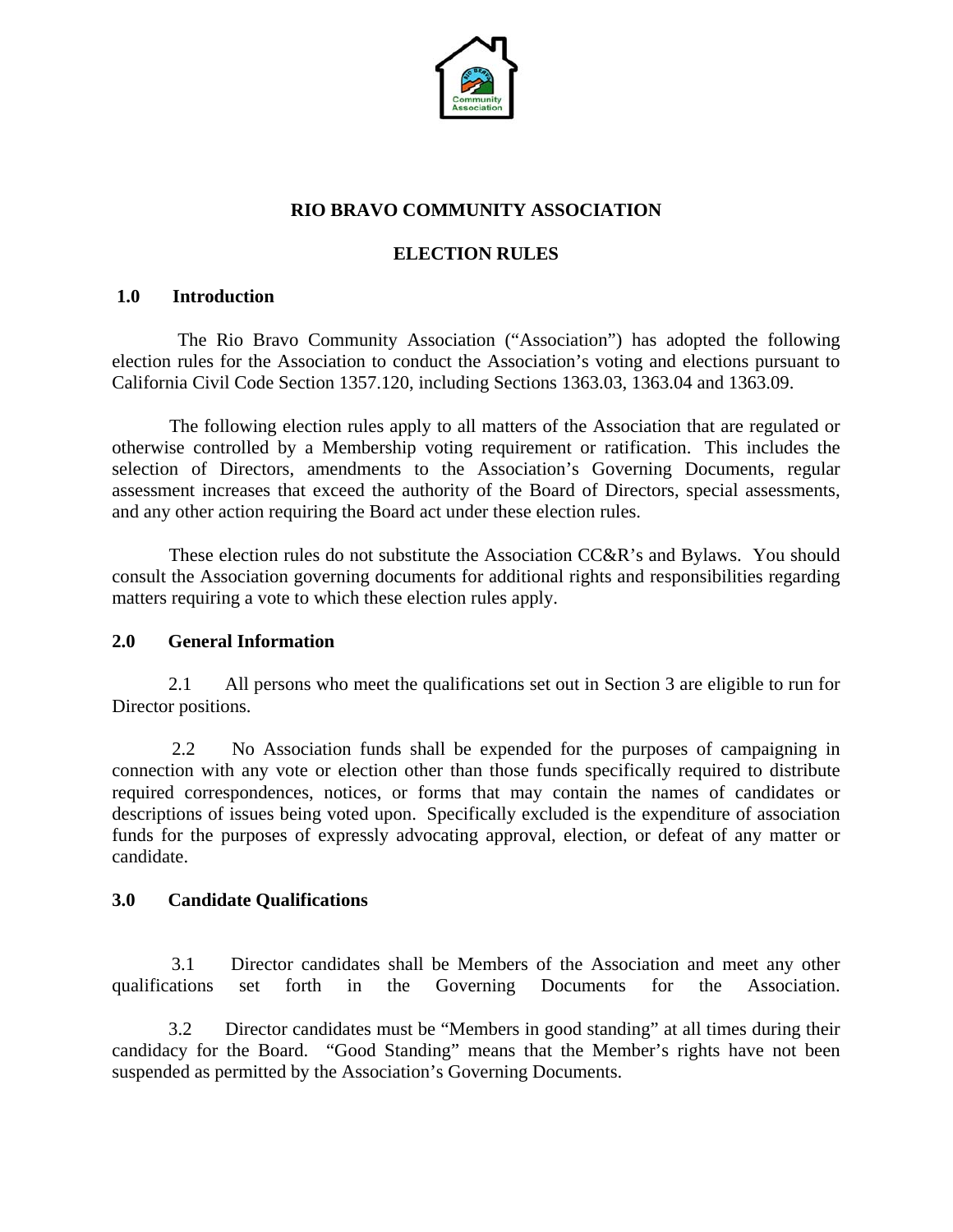

### **4.0 Nomination Procedures**

### 4.1. Establish Date of Meeting.

 (a) Note: The timeframes set forth herein assume that the Association has sufficient time after these Rules take effect to reasonably comply therewith. If not, or for other good reason, the Board shall have the power to adjust the timeframes as it deems reasonably necessary, except for any timeframes imposed by law.

 (b) At least one hundred eighty (180) days out, at an open meeting of the Board of Directors, the Board shall establish the date of the meeting when the votes are to be counted.

 (c) The Board shall also determine the date by which the ballots must be received by the Inspector(s). This date can be either prior to the meeting when no voting shall be permitted at the meeting, or this date may be the date of the meeting when voting is to take place at the meeting.

### 4.2 Nominating Committee.

 (a) The Board of Directors shall have the right, but not the obligation, to appoint a Nominating Committee for the purpose of establishing the candidate roster for any Director election. In lieu of appointing a Nominating Committee, the Board of Directors shall fulfill this function and thereafter all references to the "Nominating Committee" shall mean the Board of Directors.

 (b) The Nominating Committee (if other than the Board) shall be appointed per the requirements of the Bylaws, and if the Bylaws are silent on the issue the Committee shall consist of a Chairman, who shall be a member of the Board of Directors and not being a candidate, and two (2) or more Members who are not directors and/or candidates.

 (c) The Nominating Committee (if other than the Board) shall be appointed by the Board not less than one hundred and fifty (150) days prior to the meeting.

 (d) As of the date of appointment, the Nominating Committee members (if other than the Board) shall be Members of the Association and be members in good standing. Committee members may be removed or replaced as per the Bylaws or applicable law.

 (e) The Association should mail out requests to serve on the Board approximately one hundred fifty (150) days before the meeting.

 (f) Nominations for elected positions must be received no later than one hundred (100) days prior to the meeting date. Any qualified member of the Association may nominate himself or herself for election to the Board of Directors.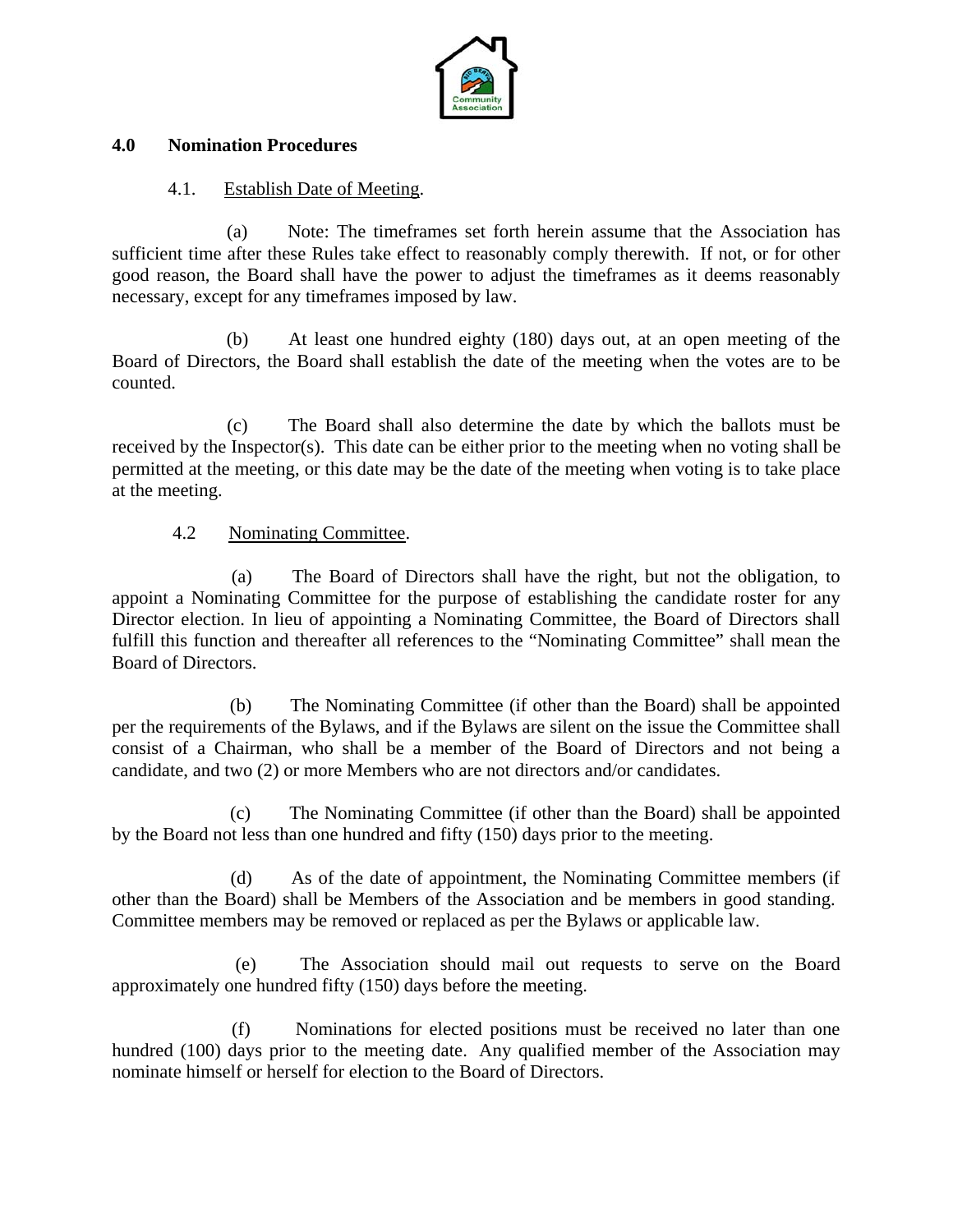

 (g) The Nominating Committee shall be charged with the review and consideration of all Director candidate application submissions. Review shall entail verification of "good standing" status of all candidates, as of the date of review.

 (h) The Nominating Committee shall, upon finalization of the candidate roster, provide the names in nomination to the Board of Directors. Submission of the finalized roster shall be no later than ninety (90) days prior to the meeting date.

 (i) The nomination of qualified candidates from the floor at the meeting shall not be permitted, unless voting takes place at a valid member's meeting, where voting for the Board is permitted and scheduled on the agenda.

# **5.0 Campaign Protocols**

5.1 Campaigns.

 (a) During election periods all candidates shall have equal access to the Association's Media, including, but not limited to, newsletters, websites, and bulletin boards, but only for purposes that are reasonably related to the election. The issue of "equal access" shall be determined solely by the Board.

 (b) With regard to candidate or Member writings intended for distribution to the Members, the Association shall also include a statement specifying that the candidate or Member, and not the Association, is responsible for the content of the communication.

 (c) No submission for distribution shall be edited for content. Modifications to formatting may be made so as to allow for space and/or media restrictions. If any formatting modifications should become necessary they shall be applied equally to all submissions and at no time shall any formatting be applied that may signify a preference or partiality.

 (d) Any expense that may be required for the distribution of submitted materials shall be borne solely by the submitting party. These expenses may include, but are not limited to, administrative services, reproduction costs, postage, and supplies. Any costs shall be approved and paid by the submitting Member prior to distribution.

 (e) The Association shall provide at no cost, access to any Association owned common area meeting space, if any, to any Member or candidate advocating a point of view or opinion during the campaign period. The use of the common area meeting space must be for purposes reasonably related to the election. Any such use of the common area facilities shall be regulated by any existing rules or regulations for such use.

 (f) All requests for access to the common area facilities for campaigning purposes must be submitted in writing, shall be made in advance, and are subject to first come priority scheduling. The Board, in its sole discretion, may reasonably limit a candidate's or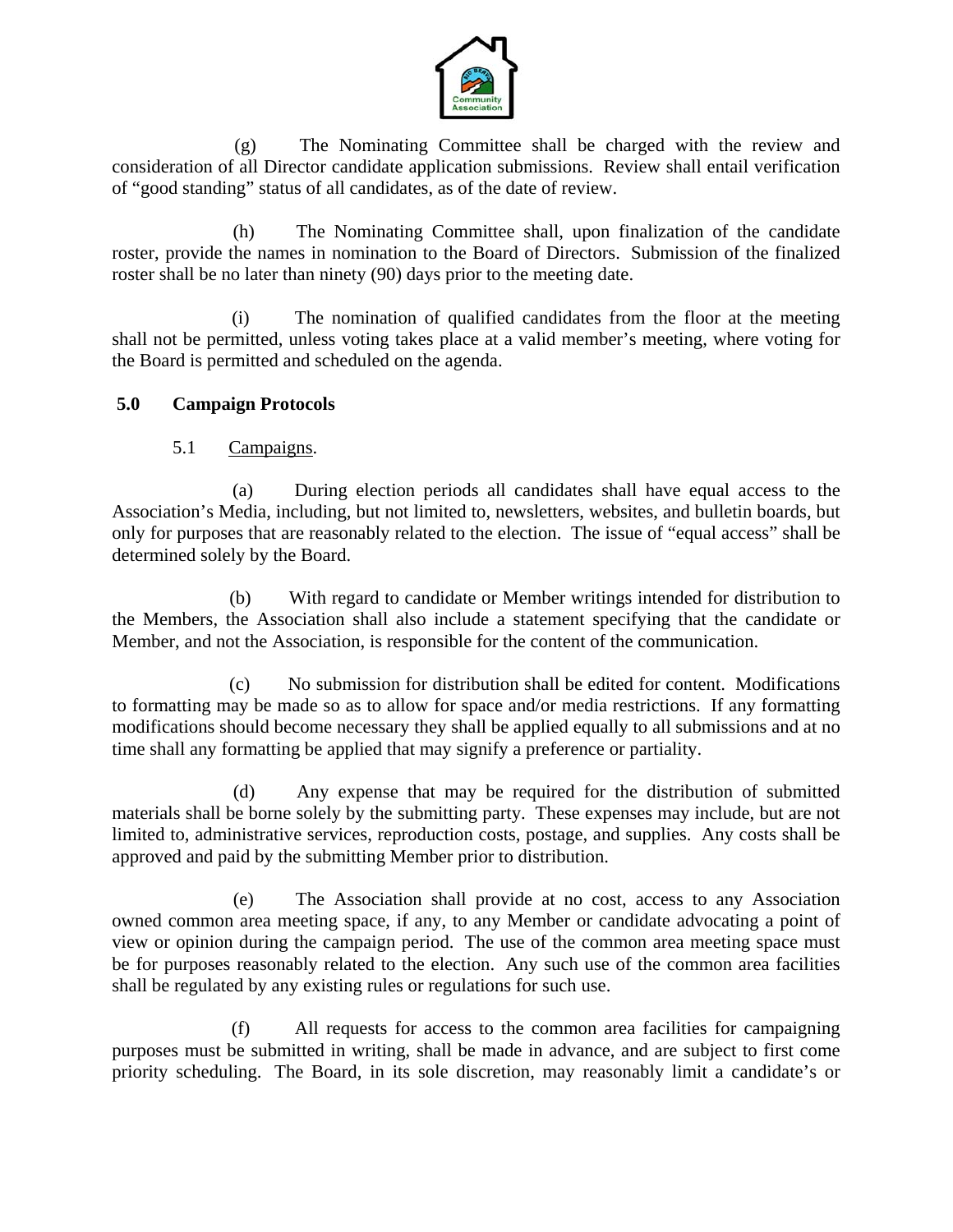

Member's access to common area facilities in order to facilitate equal access for other candidates and Members.

## **6.0 Inspectors of Election**

# 6.1 Selection of Inspectors.

 (a) Inspector(s) of Election shall be appointed by the Board of Directors. The Board shall have the power to remove an inspector who ceases to meet the required qualifications, is unable or unwilling to perform his duties, or for other good reason, and to appoint a new inspector in his place.

 (b) Inspector(s) of Election may be Members of the Association, but may not be a Member of the Board of Directors or candidate for the Board Directors or related to a Board Member or candidate for the Board.

 (c) If the Inspector(s) of Election are Members of the Association, they shall be Members in good standing.

 (d) The Inspector(s) of Election, as appointed, may be any one of the following independent third parties: volunteer poll worker with the County Registrar of Voters, Licensee of the California Board of Accountancy, or Notary Public.

 (e) The Board may, at its sole discretion, choose to appoint any one of the following employed or currently contracted Association vendors to serve as the Inspector(s) of Election: management agent, legal counsel, accountant, or other qualified individual.

 Also, the Board may authorize payment of Association funds to any third party appointed to serve as Inspector(s) of Election. However, no payment may be authorized for any Association Member appointed as Inspector(s) of Election.

 6.2 Number of Inspectors. The Inspector(s) of Election shall be comprised of either one or three persons. In no case shall an Inspector(s) of Election panel be comprised of an even number of inspectors.

 (a) If there are three (3) Inspectors of Election, the decision or act of a majority shall be effective in all respects as the decision or act of all.

 6.3 Duties of Inspectors. The Inspector(s) of Election shall be responsible to perform the following tasks associated with any vote or election:

- (a) Determine the number of Memberships entitled to vote and the voting power of each.
- (b) Determine authenticity, validity and effect of submitted proxies, if any.
- (c) Receive ballots (set address for the submission ballots).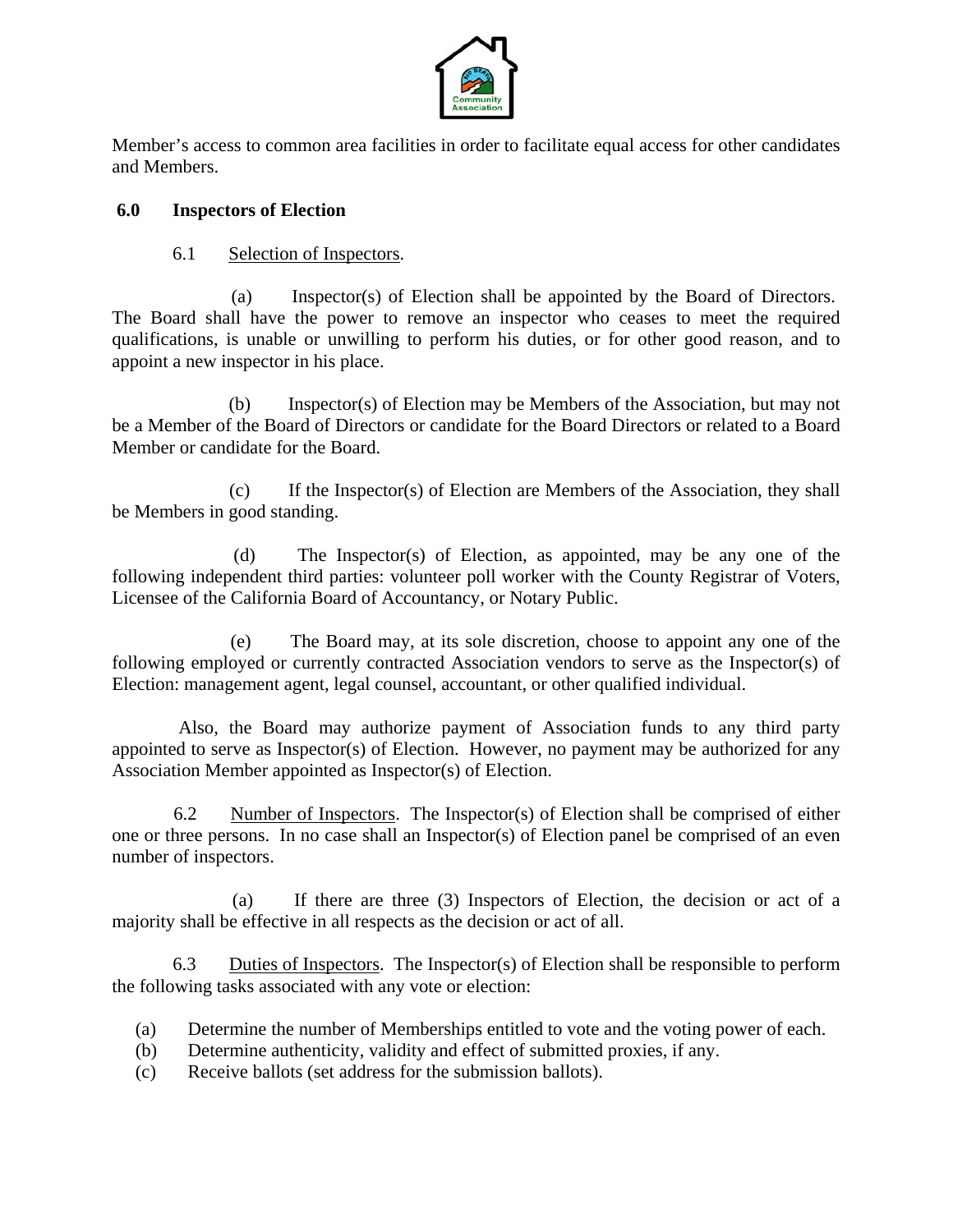

- (d) Hear and determine all challenges and questions in any way arising out of or in connection with the right to vote.
- (e) Determine poll closure time, consistent with the governing documents, if actual voting is to take place at the meeting.
- (f) Counting and tabulation of all ballots.
- (g) Determine results of voting.
- (h) Appoint and oversee additional persons to verify signatures and to count and tabulate votes as the inspector or inspectors deem appropriate, provided that the persons are independent third parties.
- (i) Perform any other acts that are necessary and proper to conduct the election with fairness to all members in accordance with Association rules which are NOT in conflict with California Civil Code § 1363.03 or the California Corporations Code.

 6.4 Performance of Duties. The Inspector(s) of Election shall perform his or her duties impartially, in good faith, to the best of his or her ability, and as quickly as possible.

## **7.0 Voting**

 7.1 Voting Classes. The Association's Bylaws and/or CC&Rs provide definitions for, and the rights of, each Membership Voting Class in the Association.

 7.2 Voting by Members. In any voting matter of the Association, each Member, as defined in the Association's Governing Documents, shall be entitled to a single vote for each separate interest owned and for which regular assessments have commenced against such separate interest.

 7.3 Suspension of Rights. The Board of Directors shall have the right to suspend the rights of any Member, after notice and hearing as provided in the Governing Documents or by law:

 (a) For non-payment of assessments that are delinquent. The suspension of the voting rights of any Member for non-payment of regular or special assessments shall remain in full force and effect until such time as any and all regular and special assessment obligations have been satisfied, including any costs related to collecting the assessments.

 (b) For a violation of the Governing Documents, the Board may suspend the rights of any Member for a period not to exceed thirty (30) days or such longer period as the Governing Documents permit for any infraction of the Association's published governing documents after reasonable written notice and an opportunity to be heard at a hearing before the Board of Directors.

 (c) If the member is not a member in "good standing" pursuant to the requirements of the Governing Documents, if any.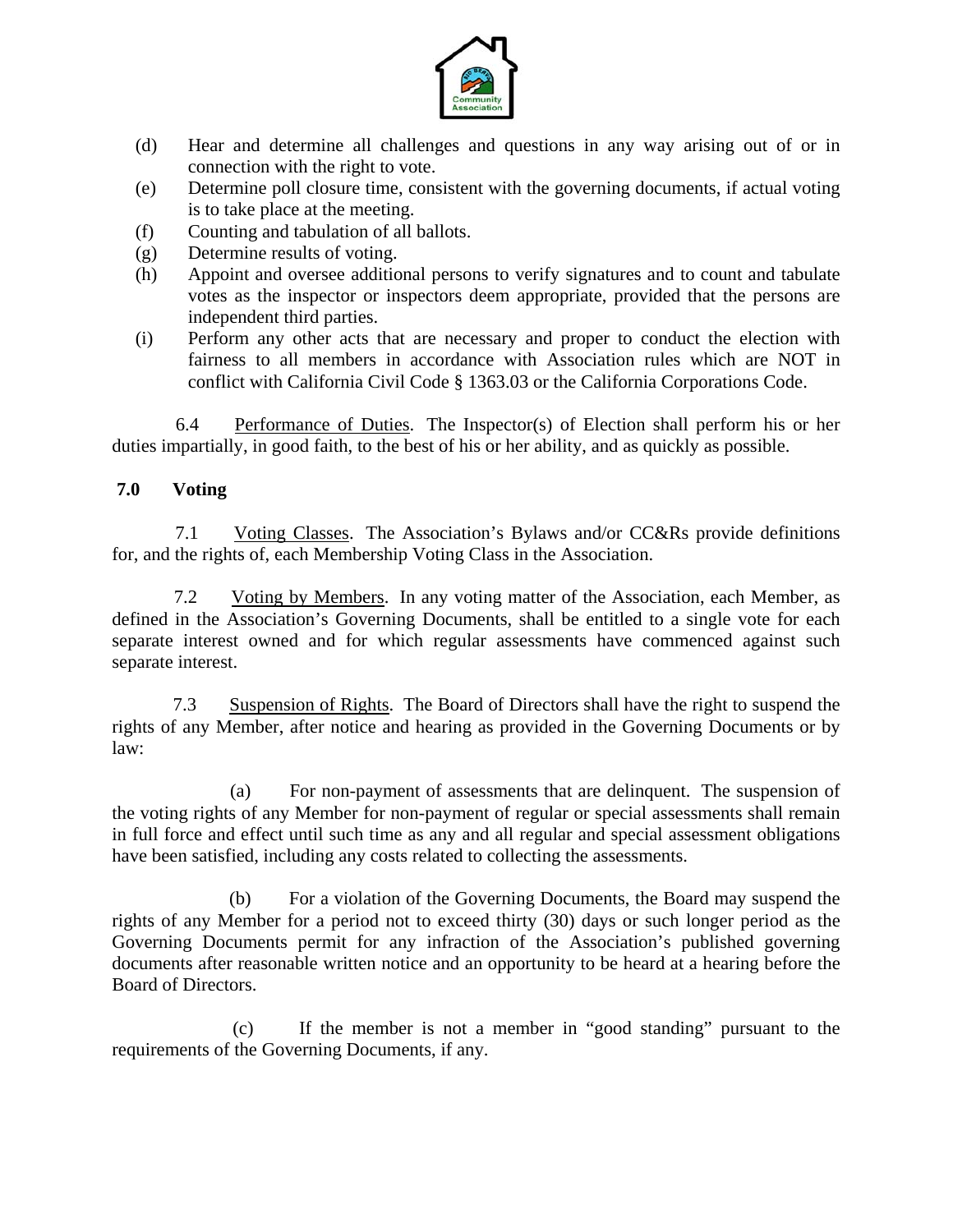

 7.4 Format and Scope. All membership voting related to the following shall be conducted by secret ballot: Directors, amendments to the Association's Governing Documents, regular assessment increases which exceed the authority of the Board of Directors, special assessments, and the granting of exclusive use of common area property. To the extent that the legislature later expands the areas to which this secret ballot process applies, these policies and procedures shall automatically include the areas added by the legislature.

## **8.0 Proxies**

 8.1 Distribution. Proxies will not be mailed out to the Members as part of the election package unless the Board directs otherwise. However, proxies may still be used by the Members if voting is to actually occur at a member meeting, otherwise proxies will not be permitted.

 8.2. Content. All Proxies shall be consistent in content with the established guidelines as set forth in the Association's Governing Documents or as may be mandated by applicable law.

 8.3 Format. All proxies shall include a separate sheet that will be formatted to allow the Member to provide instruction for the proxy holder on each matter to be voted upon, which separate sheet may be detached and given to the proxy holder to retain. Any proxy which does not comply with this Section shall be deemed invalid.

 (a) The proxy holder must be present at the meeting and shall cast the member's vote by secret ballot provided that proxy voting will be permitted at the meeting.

 8.4 Validity. In no case shall any Proxy be valid for a period exceeding eleven (11) months from the date of its execution.

 8.5 Proxy Warning. Due to the legal requirement concerning the form of proxy, the Inspector(s) of Election will not be able to verify that the proxy holder has voted in a manner consistent with what is directed on the proxy form.

8.6 Revocation. A proxy may be revoked by a member prior to receipt of the ballot by the inspector of elections as described in California Corporations Code Section 7613.

## **9.0 Ballots**

 9.1 Distribution. Ballots shall be distributed along with two pre-addressed (2) envelopes and instructions for submission via first class mail or hand delivery.

 (a) Distribution shall be made not less than thirty (30) days in advance of the meeting.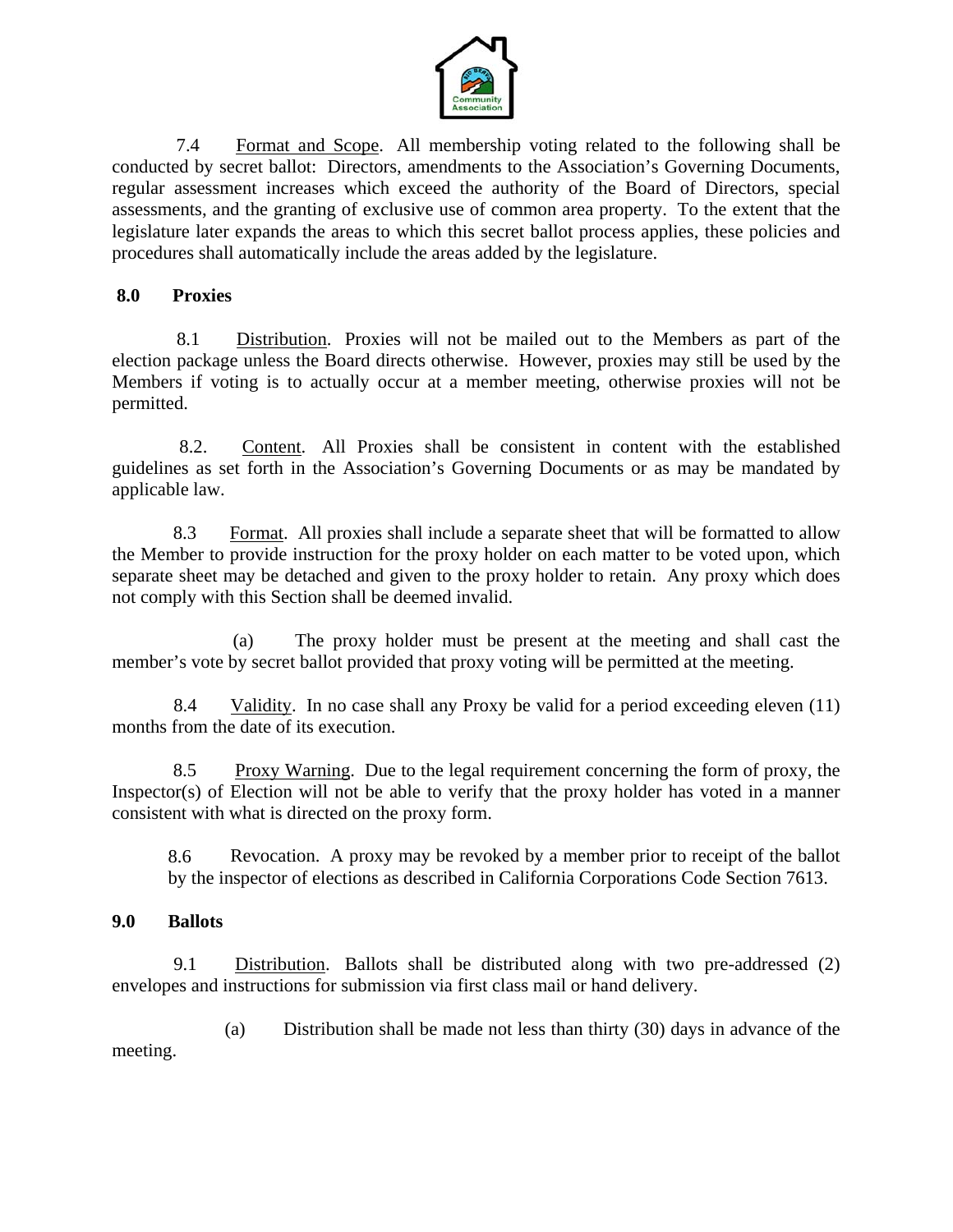

 9.2 Content. Ballots shall contain the names of all candidates who have been nominated in accordance with the established guidelines, and/or a description of any other matter being addressed in the voting. Ballots shall not contain any identification indicators related to the voter; including names, addresses, and unit or lot numbers. Ballots shall not be signed by the voter.

 9.3 Submission. Ballots voted prior to the meeting date shall be enclosed in a sealed envelope, that is sealed and then inserted into a second envelope that is sealed. In the upper left hand corner of the second envelope, the voter shall print and sign his or her name, address, and lot, or parcel, or unit number in the Association that entitles him or her to vote. The second envelope shall have printed above the signature block the following statement or something close thereto: The undersigned hereby votes the enclosed ballot and appoints the Inspector(s) of Election as his/her proxy holder for quorum purposes only at the member meeting. The second envelope is addressed and sent to the Inspector(s) of Election to be retained until the completion of tabulating. The envelope may be mailed or delivered by hand to the specified location. Ballots which do not comply with these requirements shall not be counted.

 (a) Ballots submitted to the Inspector(s) of Election shall be held in their sealed envelopes until the date of the meeting, at which time such ballot envelopes shall be opened. In no case shall any ballot be opened, viewed, or otherwise reviewed prior to the date and time that has been established for the tabulation of said ballots. Once the ballot has been received by the Inspector(s) of Election it may not be revoked or otherwise recalled. If more than one ballot is received for any Unit or Lot, the Inspectors of Election shall determine its validity.

 (b) All voting by ballot must utilize the official Association form and envelopes. Reproductions and copies will not be accepted. To the extent that a Member loses or otherwise spoils his or her ballot, a new ballot may be requested from the Association and the new ballot shall be promptly sent to the requesting owner.

(c) Members may request a receipt for the delivery of a ballot envelope.

 (d) A quorum shall be required only if so stated in the governing documents of the association or other provisions of law. If a quorum is required by the governing documents, each ballot received by the inspector of elections shall be treated as a member present at a meeting for purposes of establishing a quorum.

 9.4 Tabulating. The Inspector(s) of Election shall tabulate all ballot submissions in public view at a properly noticed meeting of the Board or Members set for the purpose of voting on matters of the Association. The counting and tabulation shall be done in public. The Inspectors may appoint additional persons to assist in the counting and tabulation of votes, provided that such additional persons meet the same minimum qualifications as the Inspectors. Any candidate or member may witness the counting and tabulation of votes from a reasonable distance and provided that they do not disrupt the process in any manner whatsoever. Members observing the process must stand at least five (5) feet back from the area of counting and